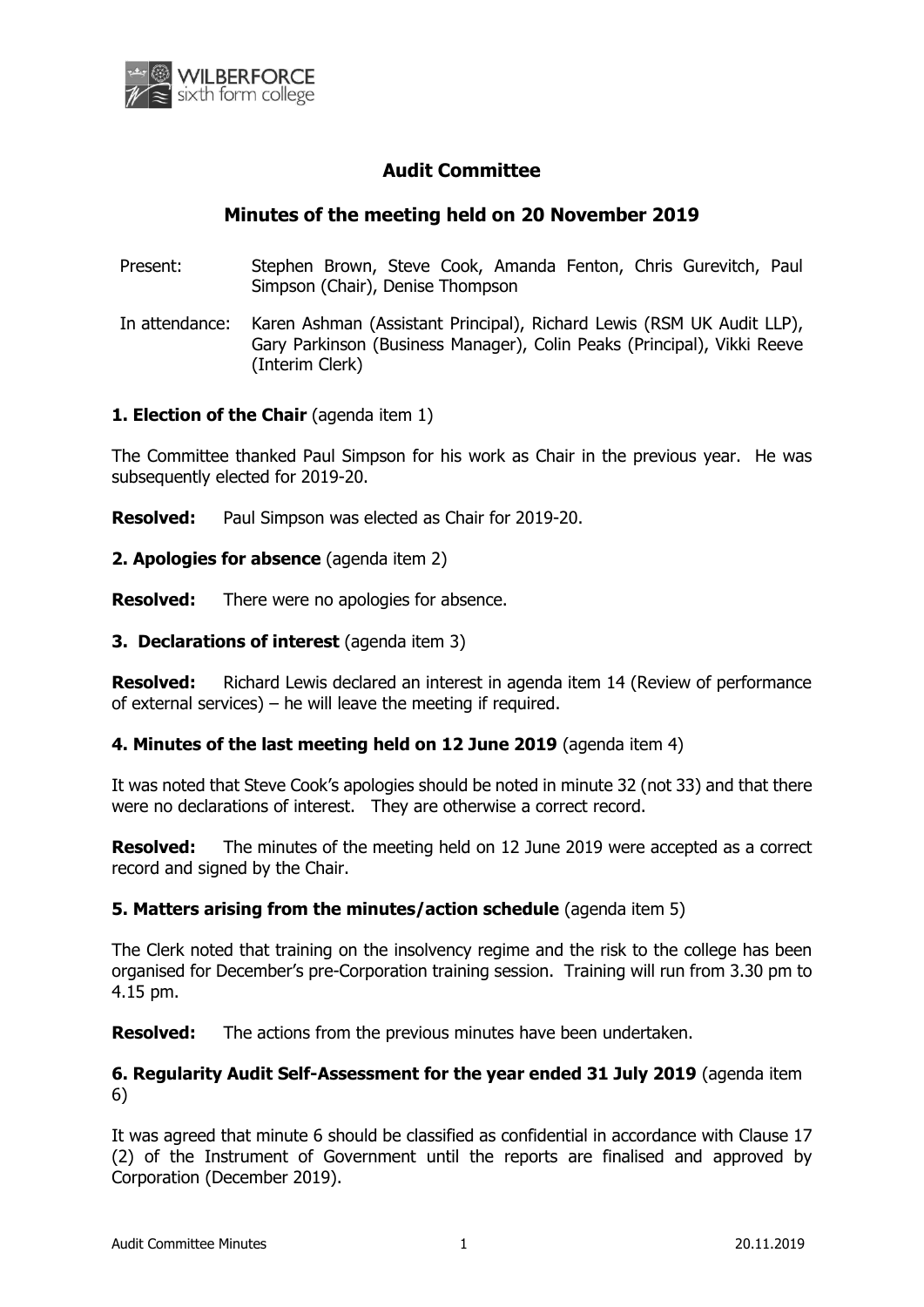## **7. Engagement letter** (agenda item 7)

It was agreed that minute 7 should be classified as confidential in accordance with Clause 17 (2) of the Instrument of Government until associated reports are finalised and approved by Corporation (December 2019).

## **8. Draft Members Report and Financial Statements for the year ended 31 July 2019** (agenda item 8)

It was agreed that minute 8 should be classified as confidential in accordance with Clause 17 (2) of the Instrument of Government until the reports are finalised and approved by Corporation (December 2019).

## **9. Final Audit Findings Report for the year ended 31 July 2019** (agenda item 9)

It was agreed that minute 9 should be classified as confidential in accordance with Clause 17 (2) of the Instrument of Government until the reports are finalised and approved by Corporation (December 2019).

## **10. Letters of representation for the Financial Statements Audit and Regularity Audit for the year ended 31 July 2019** (agenda item 9)

It was agreed that minute 10 should be classified as confidential in accordance with Clause 17 (2) of the Instrument of Government until the reports are finalised and approved by Corporation (December 2019).

### **11. Annual Audit Plan 2019-20** (agenda item 11).

CAP presented the Annual Audit Plan outlining areas that Governors may wish to audit/scrutinise:

- SMT and Governors could gain reassurance from an external review of health and safety to ensure that the college is fully compliant with its responsibilities. A caretaker has undertaken a health and safety qualification and the outcomes of this review could direct her work.
- Gary Parkinson (GJP) has been in post for a full year and is starting to make some changes. Governors may wish to check they are happy with processes. GJP noted that this has already begun and representatives of the Committee are in College next week to audit financial systems in operation.
- Under Quality & Standards' remit to undertake scrutiny, they are looking at A Level and attendance improvement strategies and testing what they are being told in meetings.
- Additional to what is in the report, CAP suggested Governors might want to check that the college's central register for safeguarding is thorough and we are meeting our responsibilities. He added that this is a limiting grade in an Ofsted inspection.

Governors queried the college's measures to prevent cyber-attacks, as colleges are now being targeted. Karen Ashman (KAA) noted that the college has done training with staff and any issues that arise are reported and dealt with quickly. Governors added that emails often look like they're from staff, but small measures such as hovering over the address can show very quickly whether it is genuine or not. CAP agreed that staff would benefit from receiving tips such as these.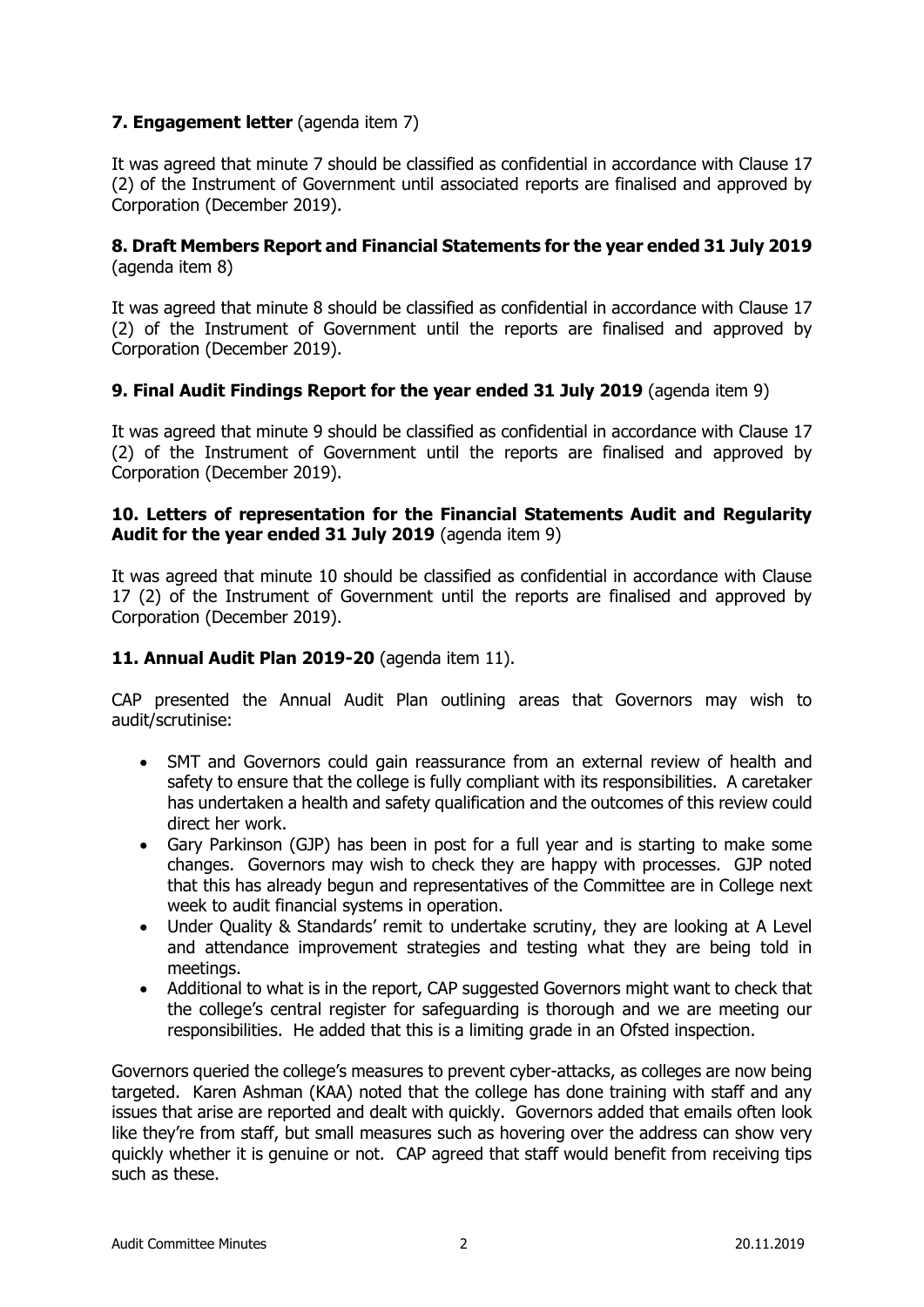Governors asked if all computers have anti-virus software. CAP confirmed that they do

Governors asked if the college has ever received fraudulent invoices. GJP confirmed that some have been received, but were identified as fraudulent very promptly. He added that measures are place and the college does not pay to any account other than the one that is registered on the system.

Governors asked about IT security being reliant on just one member of staff. CAP noted that the team has been expanded, allowing other members of the IT team to be trained in this area.

Richard Lewis noted that some organisations employ external IT services to stress test and try to penetrate IT systems to identify any weaknesses.

Governors asked about purchase ledger files and whether it is reported if there are any changes. GJP agreed to look at ways of further improving the system.

Richard Lewis added that the ESFA are keen on two areas:

- Engagement with controls over the student database and how data is cleansed.
- Procurement and conflict of interest.

He added, however, that the auditors understand that processes and recovery plans are in place and there is nothing to bring to Governors' attention.

Governors asked if the college is compliant with environmental standards set by the Council, e.g. in how hazardous materials are disposed of. GJP noted that the college has a contract with the Council and other specialist companies for this. CAP added that this could be checked alongside the health and safety compliance audit.

**Recommended:** The Annual Audit Plan for 2019-20 be approved.

#### **12. Risk Register and Board Assurance Framework** (agenda item 12)

It was agreed that minute 12 should be classified as confidential in accordance with Clause 17 (2) of the Instrument of Government for a period of one year.

## **13. Freedom of Information Act 2000 and GDPR requests** (agenda item 13)

It was agreed that minute 13 should be classified as confidential in accordance with Clause 17 (2) of the Instrument of Government for a period of one year.

#### **14. Review of Performance of External Auditors** (agenda item 14)

The Chair informed Richard Lewis that it wasn't necessary for him to leave the meeting for this item. GJP provided an update on the performance of external audit services. He noted that there was a new team who were all very helpful and had understanding of the sector. He said they were challenging in the right way and went through systems thoroughly, coming to appropriate agreements on a few matters.

**Resolved:** The review on the performance of the external audit service was received.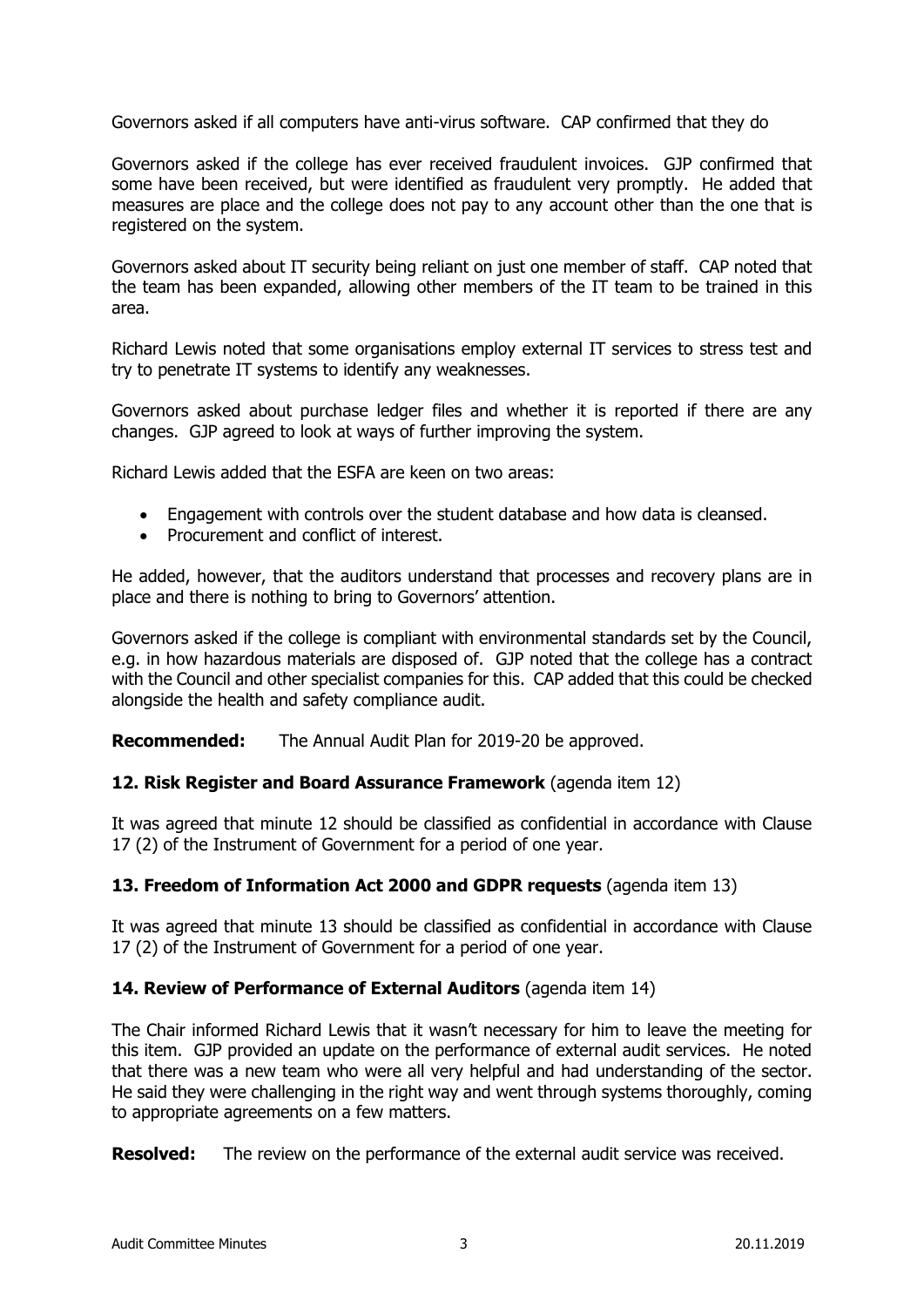## **15. Annual Report of the Audit Committee 2018-19** (agenda item 15)

It was agreed that minute 15 should be classified as confidential in accordance with Clause 17 (2) of the Instrument of Government for a period of one year.

### **16.** Meeting without management present, if required (agenda item 16)

Richard Lewis confirmed that he had nothing to discuss with the Committee without management being present. He noted that there is nothing to bring to their attention and assured the Committee that he would have already done so.

**Resolved:** The meeting without management present was not required.

## **17. Any other business** (agenda item 17)

#### 17.1 Retention of the Individual Learner Record (ILR)

Governors asked Richard Lewis if the college is required to retain original hard copies of the ILR if there is a scanned version of it. Richard Lewis confirmed that as long as the college is confident that the electronic copy is safe and secure, there is no need to retain the hard copy. KAA assured Governors that the college's IT systems are backed up.

## **18. Confidential items/reports** (agenda item 18)

It was agreed that minutes 6, 7, 8, 9, 10, 12, 13 and 15 should be classified as confidential in accordance with Clause 17 (2) of the Instrument of Government and associated reports are therefore not available for circulation to the public, college staff or students (excluding senior post holders).

#### 19. Date of next meeting (agenda item 19)

**Resolved:** It was agreed the Clerk will email the Committee to check availability of two dates – 26 February 2020 at 12.00 noon or 4 March 2020 at 2.00 pm.

### **Action schedule**

| Minute   Title<br>no |                      | <b>Action by   Action</b> |                                                                        |
|----------------------|----------------------|---------------------------|------------------------------------------------------------------------|
| 19                   | Date of next meeting | Clerk                     | To email the Committee and<br>confirm the date of the next<br>meeting. |

#### **Learner impact**

All reports and decisions took account of the impact on learners, e.g. gaining assurance that the college remains a going concern.